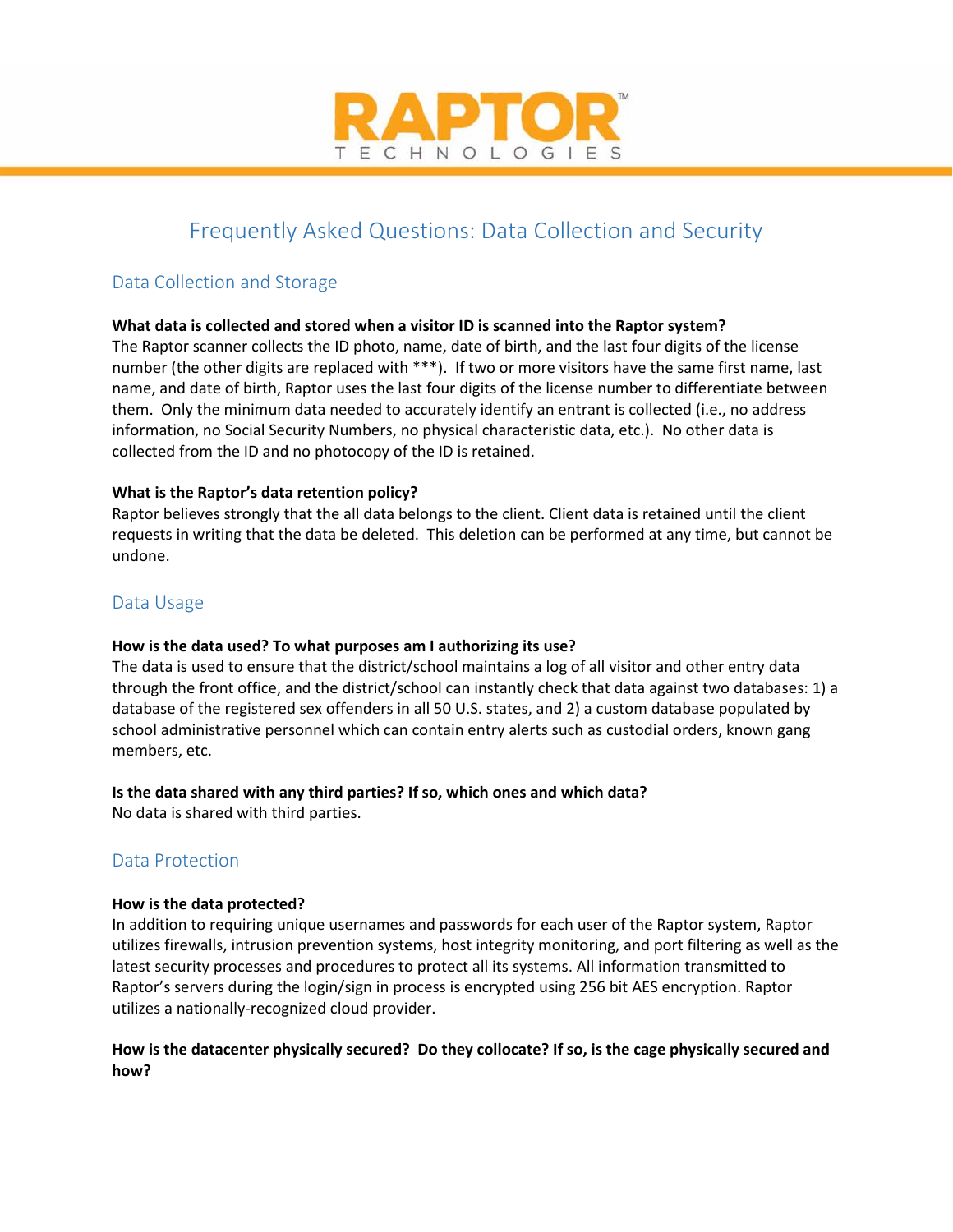

Raptor does not collocate, but rather uses a nationally-recognized cloud provider with decades of experience in datacenter security.

#### **Is the data encrypted on disk?**

The data is fully encrypted when in transit to and from the disk and when at rest.

**How are all communications to the system and within components of the system secured?** All communications are fully encrypted when in transit using 256 bit AES encryption.

# Data Access

#### **Who has access to the data? What access do Raptor employees have to the data?**

Raptor employees have different access to the data based on their job requirements and associated permissions. Access and permissions are controlled by unique usernames and passwords.

#### **What access do district/school employees have to the data?**

District/school employees have different access to the data based on their job requirements and associated permissions. Permissions by user level are set by the district/school. Front desk personnel generally are restricted to the ability to sign in/sign out entrants and generate reports.

## **Have all Raptor employees with access to private data been screened, and have they signed proper non-disclosure agreements (not just protecting Raptor's intellectual property, but with regard to the data collected and stored about individuals)?**

All Raptor employees have been given full criminal background screenings and are required to sign a non-disclosure agreement that covers all areas of confidentiality prior to working at Raptor.

## **What are the password requirements for internal and external users (length, complexity, recycle, etc.)?**

For both internal (Raptor employee) and external (Raptor client) users, password requirements include a minimum of 8 characters, upper case, lower case, symbol, and number.

#### **Can a user review the data collected about them to ensure it is accurate?**

Whether an entrant can review their data would be a policy decision on the part of the district/school and not a decision by Raptor.

#### **Is the software open source or closed source?**

Raptor's system is a proprietary application based on the Microsoft stack of tools and products.

## **Does Raptor have adequate quality assurance practices to reduce the likelihood of data leaking bugs?**  Raptor has a dedicated Quality Assurance team responsible for the continuous review and testing of our product.